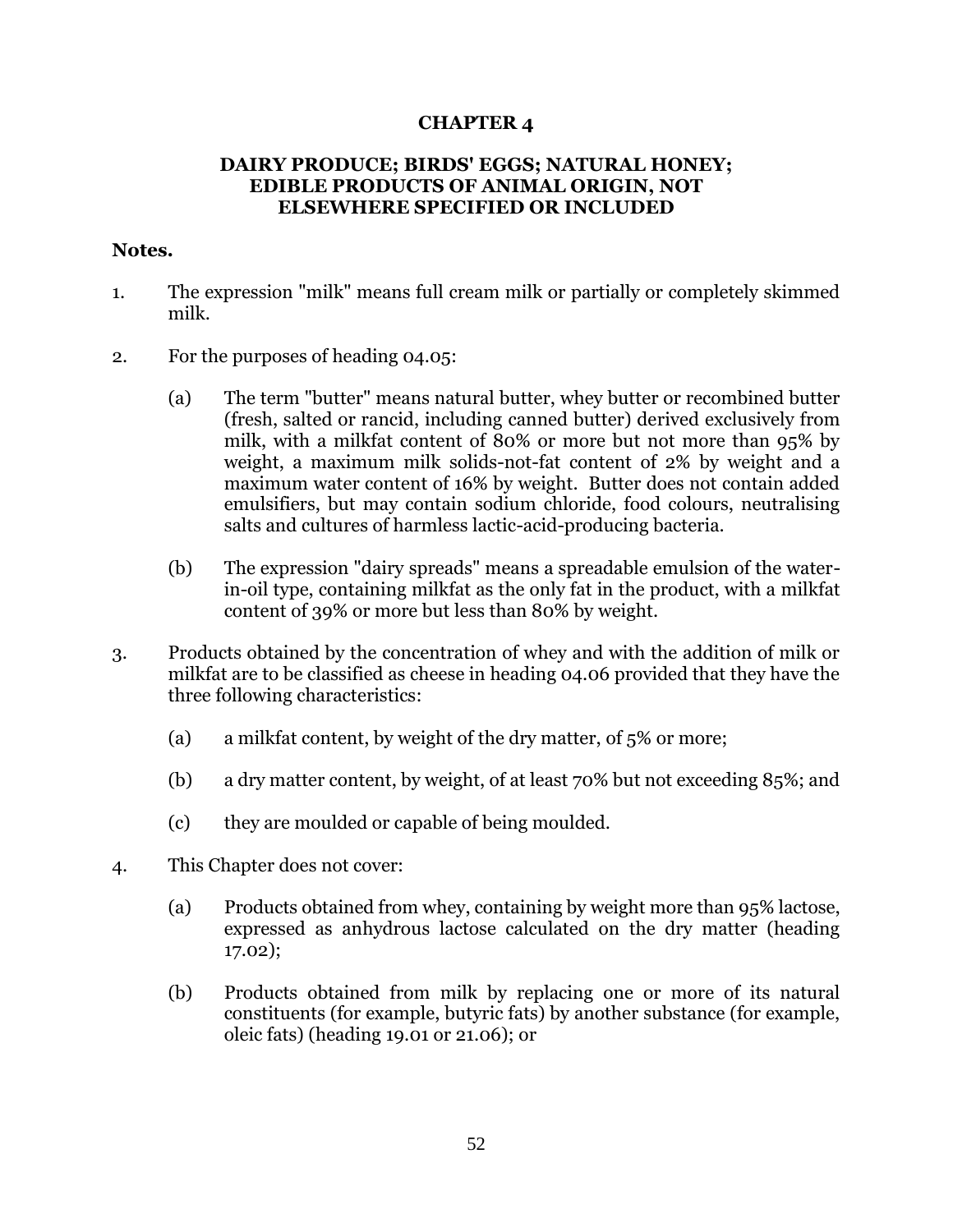(c) Albumins (including concentrates of two or more whey proteins, containing by weight more than 80% whey proteins, calculated on the dry matter) (heading 35.02) or globulins (heading 35.04).

## **Subheading Notes.**

- 1. For the purposes of subheading 0404.10, the expression "modified whey" means products consisting of whey constituents, that is, whey from which all or part of the lactose, proteins or minerals have been removed, whey to which natural whey constituents have been added, and products obtained by mixing natural whey constituents.
- 2. For the purposes of subheading 0405.10 the term "butter" does not include dehydrated butter or ghee (subheading 0405.90).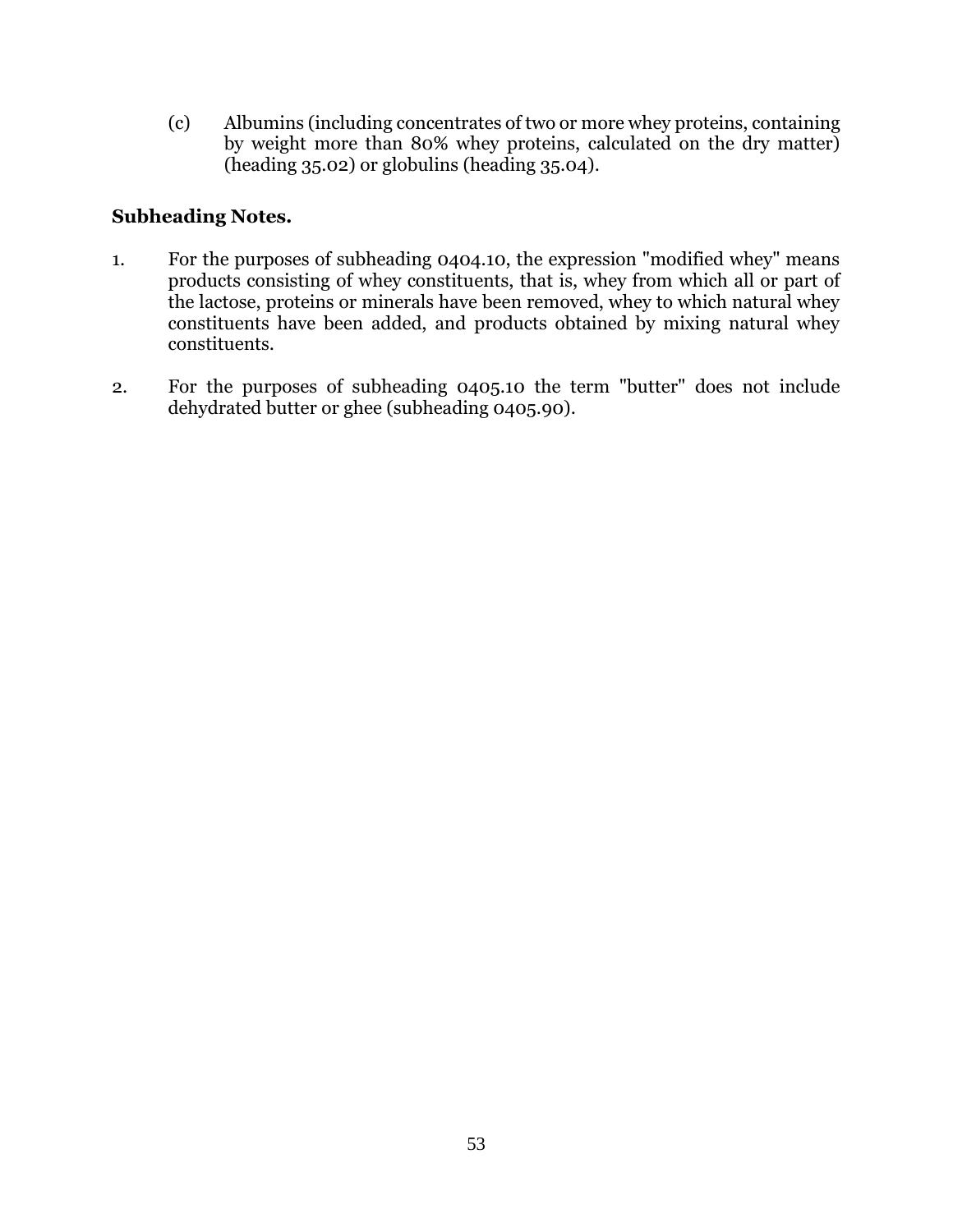| <b>HS</b> | <b>CET</b> | PR <sub>1</sub> | <b>DESCRIPTION OF GOODS</b>                                                                                                                                                                                                                                                                        | <b>DUTY</b><br><b>RATE</b> | <b>UNIT</b> | <b>SITC</b><br>REV <sub>3</sub> |
|-----------|------------|-----------------|----------------------------------------------------------------------------------------------------------------------------------------------------------------------------------------------------------------------------------------------------------------------------------------------------|----------------------------|-------------|---------------------------------|
| 04.01     |            |                 | <b>Milk</b><br>and<br>not<br>cream,<br>concentrated<br>containing<br>nor<br>added sugar or other sweetening<br>matter.                                                                                                                                                                             |                            |             |                                 |
| 0401.10   | 00         |                 | - Of a fat content, by weight, not<br>exceeding 1%                                                                                                                                                                                                                                                 | Free                       | kg          | 022.11                          |
| 0401.20   | 00         |                 | - Of a fat content, by weight,<br>exceeding 1% but not<br>exceeding 6%                                                                                                                                                                                                                             | Free                       | kg          | 022.12                          |
| 0401.40   | 00         |                 | - Of a fat content, by weight,<br>exceeding 6% but not<br>exceeding 10%                                                                                                                                                                                                                            | Free                       | kg          | 022.13                          |
| 0401.50   | 00         |                 | Of a fat content, by weight,<br>exceeding 10%                                                                                                                                                                                                                                                      | Free                       | kg          | 022.13                          |
| 04.02     |            |                 | Milk and cream, concentrated or<br>containing added sugar or other<br>sweetening matter.                                                                                                                                                                                                           |                            |             |                                 |
| 0402.10   | 00         |                 | - In powder, granules or other solid<br>forms, of a fat content, by<br>weight not exceeding 1.5%                                                                                                                                                                                                   | Free                       | kg          | 022.21                          |
| 0402.20   |            |                 | - In powder, granules or other solid<br>forms, of a fat content, by<br>weight exceeding 1.5%:                                                                                                                                                                                                      |                            |             |                                 |
| 0402.21   | 00         |                 | - - Not containing added sugar or<br>other sweetening matter                                                                                                                                                                                                                                       | Free                       | kg          | 022.221                         |
| 0402.29   | 00         |                 | - - Other                                                                                                                                                                                                                                                                                          | Free                       | kg          | 022.229                         |
| 0402.90   |            |                 | - Other:                                                                                                                                                                                                                                                                                           |                            |             |                                 |
| 0402.91   | 00         |                 | - - Not containing added sugar or<br>other sweetening matter                                                                                                                                                                                                                                       | Free                       | kg          | 022.23                          |
| 0402.99   | $00\,$     |                 | Other:                                                                                                                                                                                                                                                                                             |                            |             |                                 |
| 0402.99   | 10         |                 | --- Condensed milk                                                                                                                                                                                                                                                                                 | Free                       | kg          | 022.241                         |
| 0402.99   | 90         |                 | $--$ Other                                                                                                                                                                                                                                                                                         | 20%                        | kg          | 022.249                         |
| 04.03     |            |                 | Buttermilk, curdled milk and<br>cream, yogurt, kephir and other<br>fermented or acidified milk and<br>whether<br>cream,<br><b>or</b><br>not<br>concentrated<br>containing<br>or<br>added sugar or other sweetening<br>flavoured<br>matter<br>or<br>or<br>containing added fruit, nuts or<br>cocoa. |                            |             |                                 |
| 0403.10   | 00         |                 | - Yogurt                                                                                                                                                                                                                                                                                           | 20%                        | kg          | 022.31                          |
| 0403.90   | $00\,$     |                 | - Other                                                                                                                                                                                                                                                                                            | 10%                        | kg          | 022.32                          |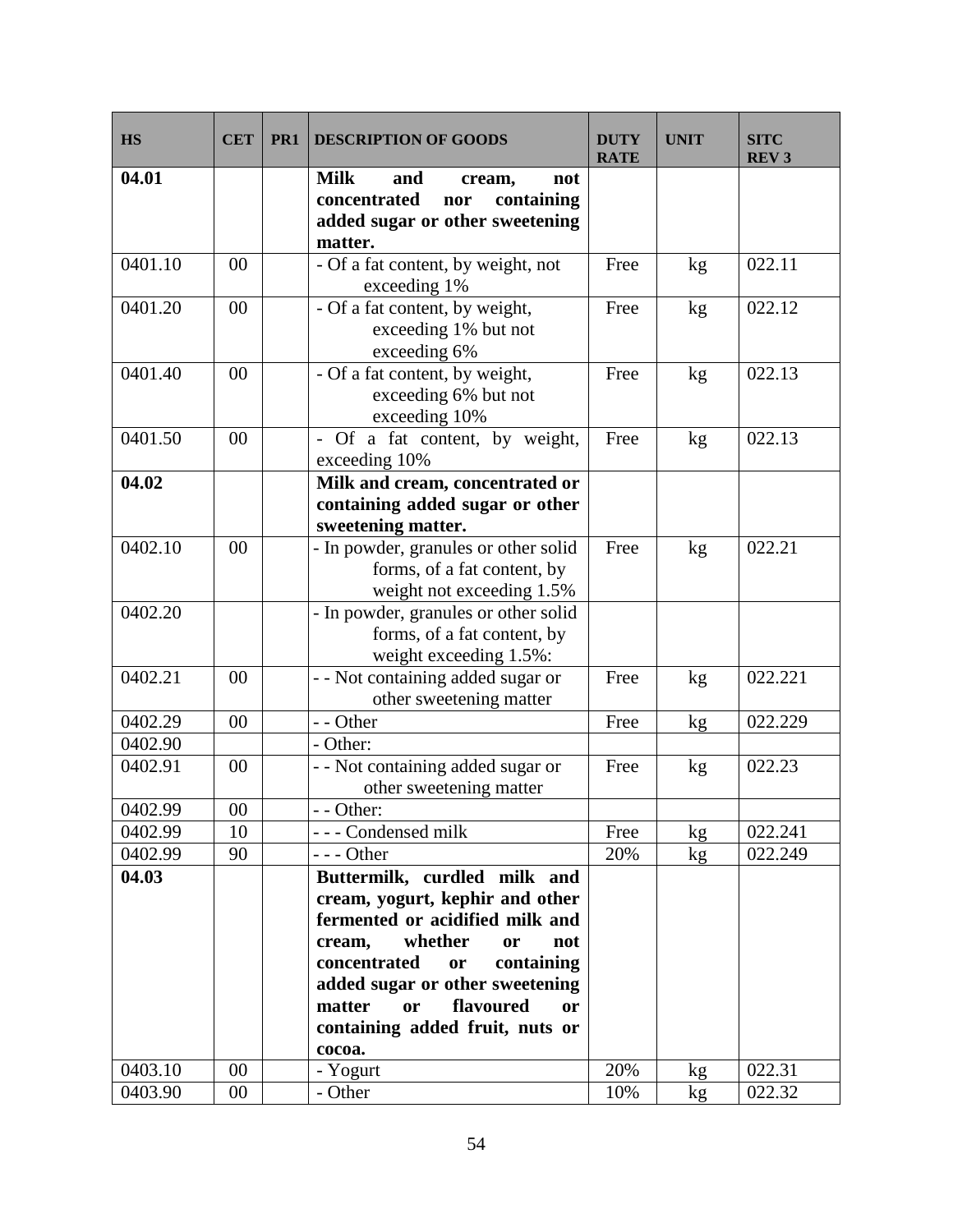| <b>HS</b> | <b>CET</b> | PR1 | <b>DESCRIPTION OF GOODS</b>                                                                                                                                                                                                                                                                                       | <b>DUTY</b><br><b>RATE</b> | <b>UNIT</b> | <b>SITC</b><br><b>REV3</b> |
|-----------|------------|-----|-------------------------------------------------------------------------------------------------------------------------------------------------------------------------------------------------------------------------------------------------------------------------------------------------------------------|----------------------------|-------------|----------------------------|
| 04.04     |            |     | whether<br>Whey,<br>not<br><sub>or</sub><br>concentrated<br>containing<br>or<br>added sugar or other sweetening<br>matter; products consisting of<br>milk<br>natural<br>constituents,<br>whether or not containing added<br>other<br>sweetening<br>sugar<br>or<br>matter, not elsewhere specified<br>or included. |                            |             |                            |
| 0404.10   | 00         |     | - Whey and modified whey,<br>whether or not<br>concentrated or containing<br>added sugar or other<br>sweetening matter                                                                                                                                                                                            | 5%                         | kg          | 022.41                     |
| 0404.90   | 00         |     | - Other                                                                                                                                                                                                                                                                                                           | 5%                         | kg          | 022.49                     |
| 04.05     |            |     | Butter and other fats and oils<br>from<br>derived<br>milk;<br>dairy<br>spreads.                                                                                                                                                                                                                                   |                            |             |                            |
| 0405.10   | 00         |     | - Butter:                                                                                                                                                                                                                                                                                                         |                            |             |                            |
| 0405.10   | 10         |     | - - - Non-salted butter                                                                                                                                                                                                                                                                                           | 10%                        | kg          | 023.01                     |
| 0405.10   | 20         |     | - - - Salted butter                                                                                                                                                                                                                                                                                               | 10%                        | kg          | 023.02                     |
| 0405.20   | 00         |     | - Dairy spreads                                                                                                                                                                                                                                                                                                   | 20%                        | kg          | 023.03                     |
| 0405.90   |            |     | - Other:                                                                                                                                                                                                                                                                                                          |                            |             |                            |
| 0405.90   | 10         |     | --- Butter fat and butter oil                                                                                                                                                                                                                                                                                     | 5%                         | kg          | 023.04                     |
| 0405.90   | 20         |     | - - - Ghee                                                                                                                                                                                                                                                                                                        | 10%                        | kg          | 023.05                     |
| 0405.90   | 90         |     | $--$ Other                                                                                                                                                                                                                                                                                                        | 10%                        | kg          | 023.09                     |
| 04.06     |            |     | Cheese and curd.                                                                                                                                                                                                                                                                                                  |                            |             |                            |
| 0406.10   | 00         |     | - Fresh (unripened or uncured)<br>cheese, including whey<br>cheese, and curd                                                                                                                                                                                                                                      | 5%                         | kg          | 024.91                     |
| 0406.20   | 00         |     | - Grated or powdered cheese, of all<br>kinds                                                                                                                                                                                                                                                                      | 5%                         | kg          | 024.1                      |
| 0406.30   | 00         |     | - Processed cheese, not grated or<br>powdered                                                                                                                                                                                                                                                                     | 5%                         | kg          | 024.2                      |
| 0406.40   | $00\,$     |     | - Blue-veined cheese and other<br>cheese containing veins<br>produced by Penicillium<br>roqueforti                                                                                                                                                                                                                | 5%                         | kg          | 024.3                      |
| 0406.90   | 00         |     | - Other cheese                                                                                                                                                                                                                                                                                                    | 5%                         | kg          | 024.99                     |
| 04.07     |            |     | in shell,<br>fresh,<br>Birds'<br>eggs,<br>preserved or cooked.                                                                                                                                                                                                                                                    |                            |             |                            |
| 0407.10   |            |     | - Fertilised eggs for incubation:                                                                                                                                                                                                                                                                                 |                            |             |                            |